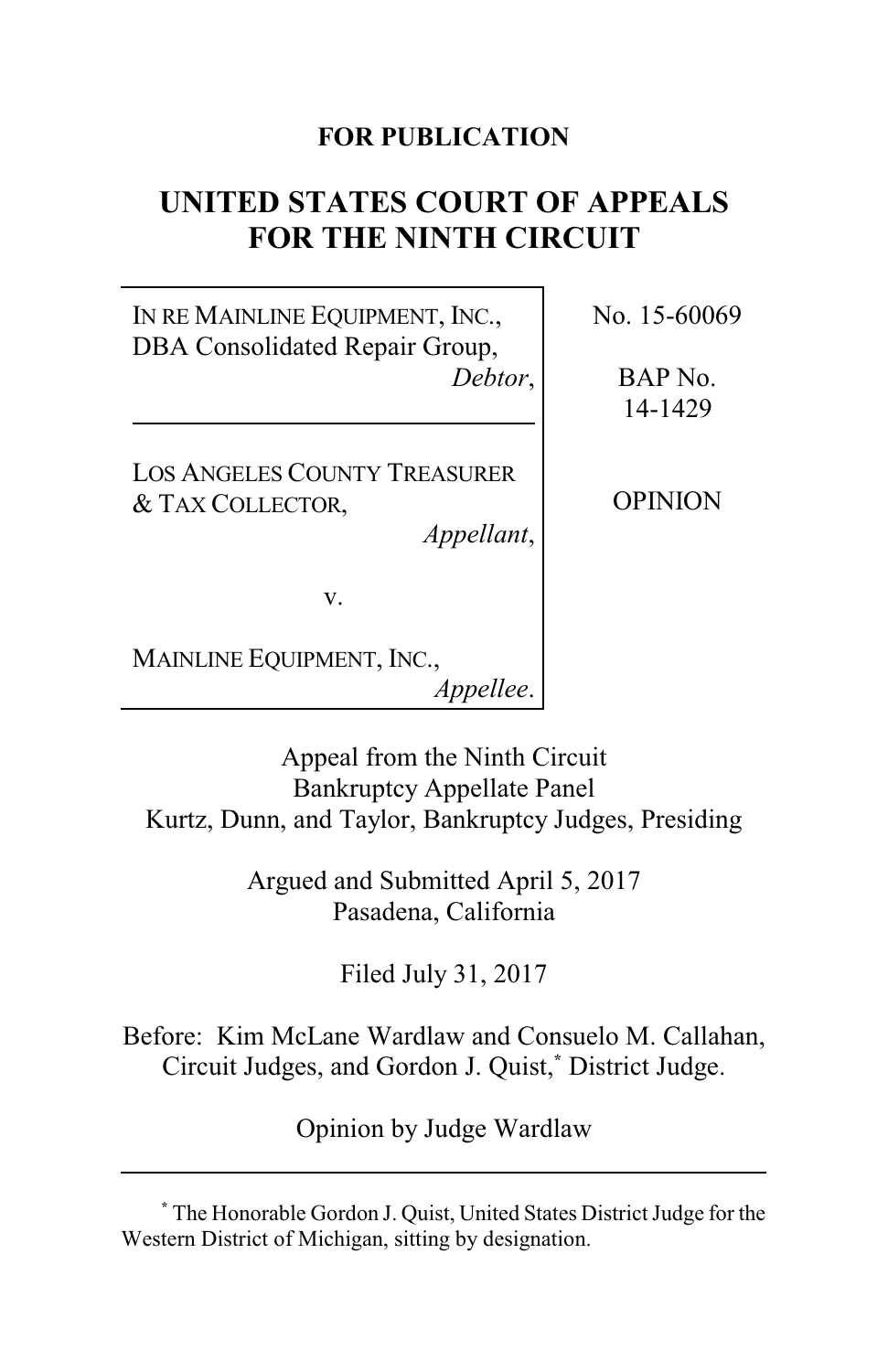## **SUMMARY\*\***

## **Bankruptcy**

The panel affirmed the Bankruptcy Appellate Panel's affirmance of the bankruptcy court's summary judgment in favor of a debtor in an adversary proceeding seeking avoidance of tax liens on the debtor's personal property.

The panel held that the appeal was not mooted by the disbursement of the debtor's bankruptcy estate and the dismissal of the Chapter 11 case.

The panel held that under 11 U.S.C. § 545(2), the County of Los Angeles could not enforce a lien on the personal property of a Chapter 11 debtor in possession, when the County had failed to perfect the lien as against a bona fide purchaser. The panel concluded that *Cty. of Humboldt v. Grover (In re Cummins)*, 656 F.2d 1262 (9th Cir. 1981), addressing the statutory antecedent to  $\S$  545(2), remained good law. The debtor could set aside the County's liens because the liens were statutory and were unenforceable against a hypothetical bona fide purchaser under California law.

**<sup>\*\*</sup>** This summary constitutes no part of the opinion of the court. It has been prepared by court staff for the convenience of the reader.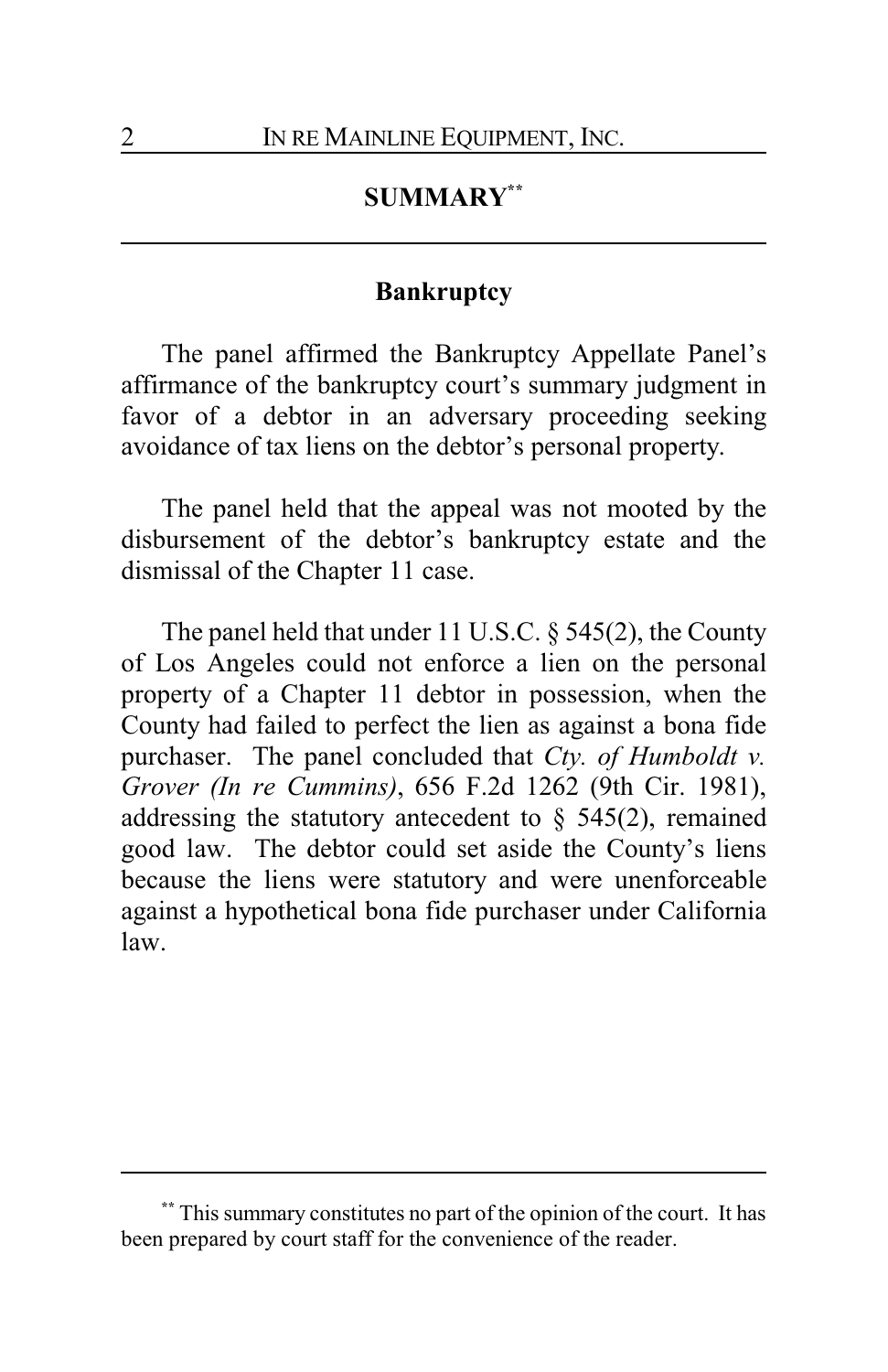## **COUNSEL**

Barry S. Glaser (argued), Susan M. Freedman, and Jacquelyn H. Choi, Steckbauer Weinhart LLP, Los Angeles, California, for Appellant.

Vanessa M. Haberbush (argued) and David R. Haberbush, Haberbush & Associates LLP, Long Beach, California, for Appellee.

Walter J. de Lorrell, III, Senior Deputy; Thomas E. Montgomery, County Counsel; Office of County Counsel, San Diego, California; for Amici Curiae California State Association ofCounties and California Association of County Treasurers and Tax Collectors.

## **OPINION**

WARDLAW, Circuit Judge:

May the County of Los Angeles enforce a lien on the personal property of a Chapter 11 debtor in possession, when the County has failed to perfect the lien as against a bona fide purchaser? Under 11 U.S.C. § 545(2), the answer is no, as the Bankruptcy Appellate Panel ("BAP") held in reliance on our decision in *County of Humboldt v. Grover (In re Cummins)*, 656 F.2d 1262 (9th Cir. 1981), which remains good law.

## **I.**

Mainline Equipment, Inc., dba Consolidated Repair Group ("Mainline") was in the business of manufacturing,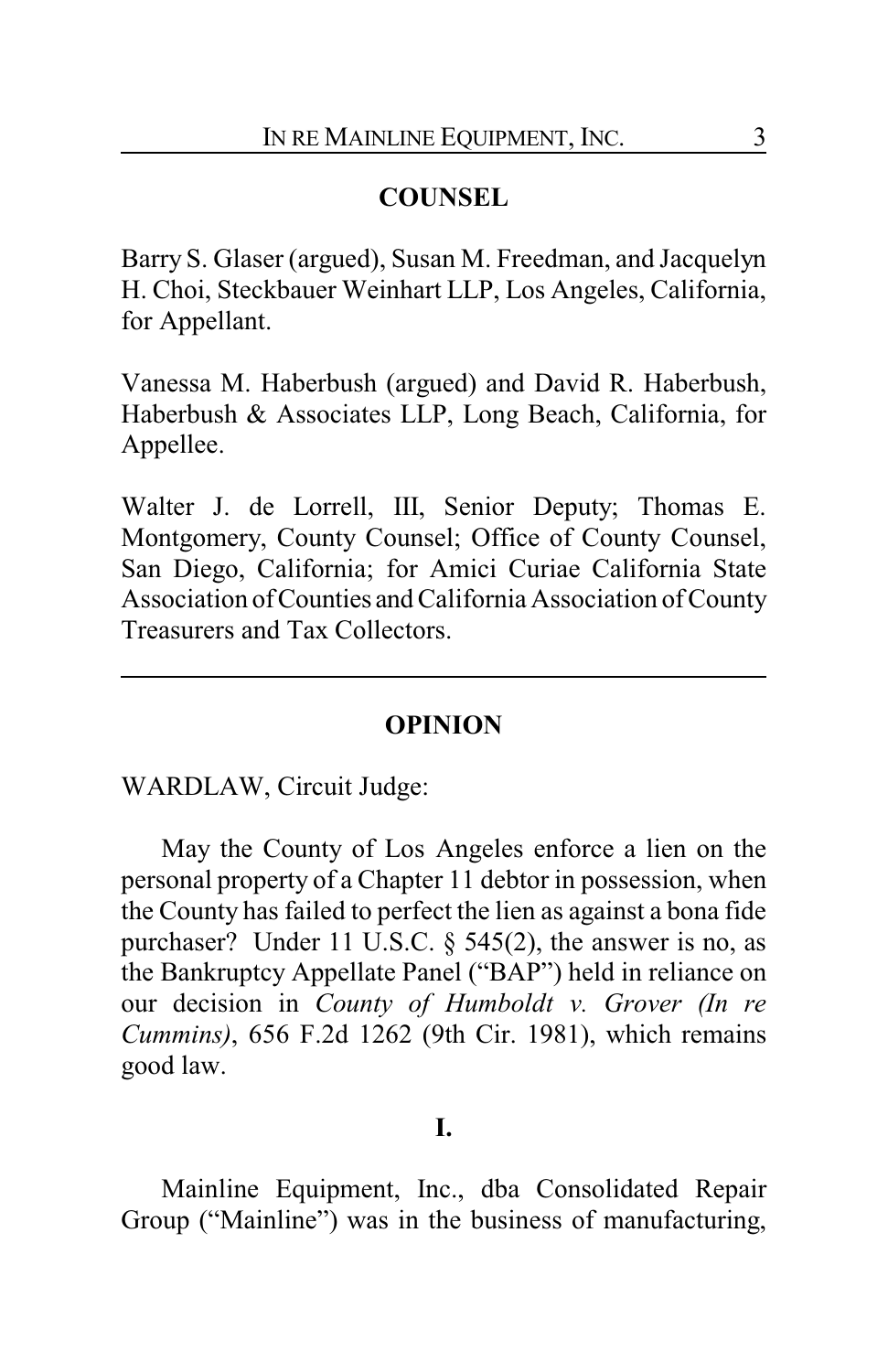repairing, and selling cable television equipment. It failed to pay property taxes assessed by the Los Angeles County Treasurer and Tax Collector (the "County") on its personal, or non-real estate, property. In response, the County recorded tax delinquency certificates with the Los Angeles County Recorder in 1993, 2010, and 2012. Pursuant to section 2191.4 of the California Revenue and Taxation Code, the recording of the certificates created broad liens on all of Mainline's property in Los Angeles County. Section 2191.4 provides that "[f]rom the time of filing" tax delinquency certificates, "the amount required to be paid together with interest and penalty constitutes a lien upon all personal and real property in the county" owned by the taxpayer. Though section 2191.4 liens attach to both personal and real property, Mainline owned only personal property during the relevant time period. The County has conceded that it did not record any of its liens with the Secretary of State of California; it argues that it was not required to do so to perfect the liens.

In 2012, Mainline filed a voluntary Chapter 11 bankruptcy petition, scheduling the County as an unsecured creditor. No trustee was appointed, and Mainline administered its estate as a "debtor in possession." It initiated an adversary proceeding to set aside the County's liens on its personal property, maintaining that it had the power to do so under 11 U.S.C. § 545(2). The bankruptcy court granted summary judgment to Mainline because the liens were statutory in nature and, under California law, had not been perfected against a hypothetical bona fide purchaser of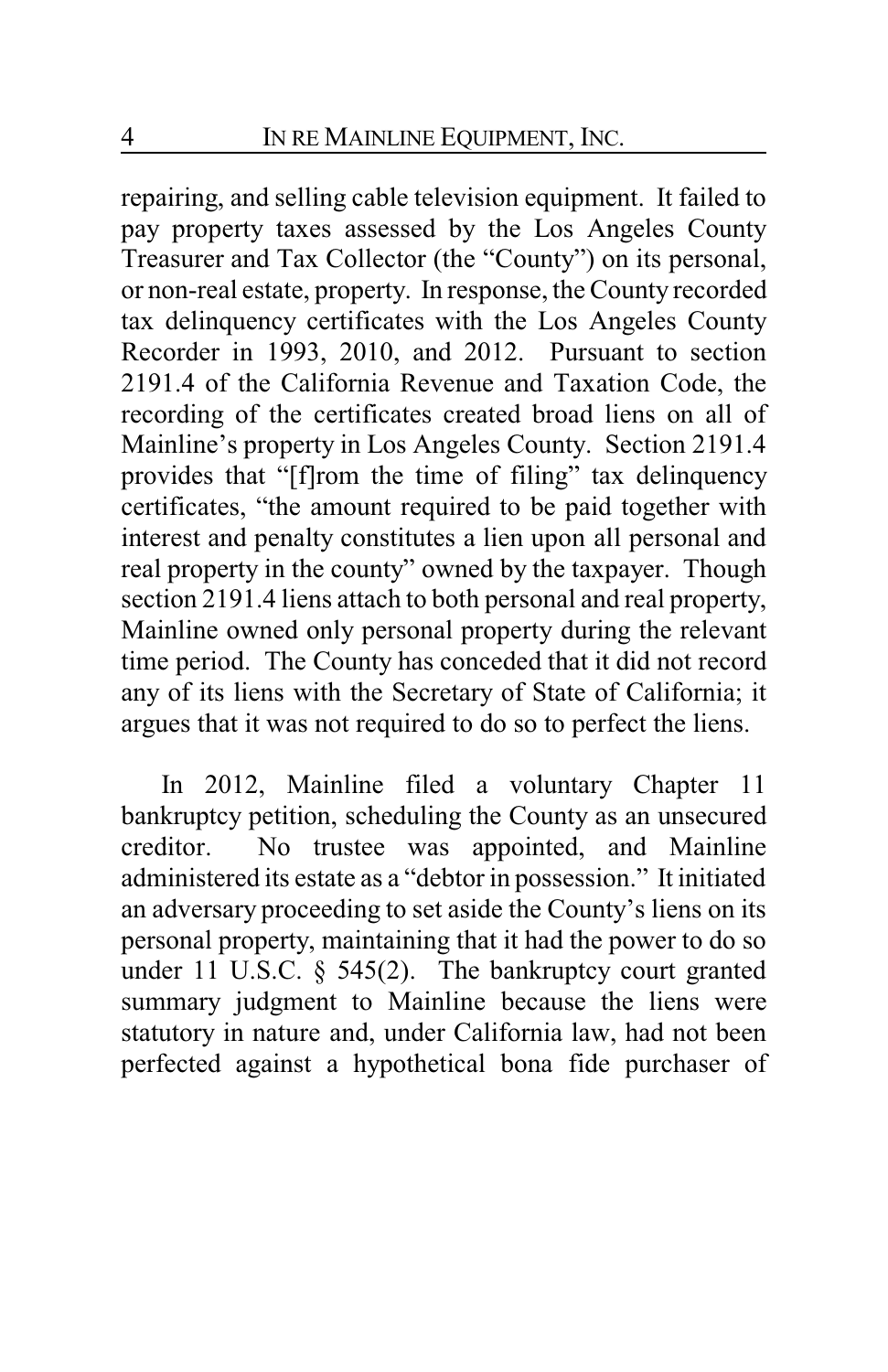personal property. Therefore, Mainline was entitled to assert the rights of a trustee to avoid the liens.**<sup>1</sup>**

In 2015, the BAP affirmed the bankruptcy court's judgment, issuing a published opinion. *L.A. Cty. Treasurer & Tax Collector v. Mainline Equip., Inc. (In re Mainline Equip., Inc.)*, 539 B.R. 165 (BAP 9th Cir. 2015). The BAP found that our decision in *Cummins*, 656 F.2d 1262, controlled the outcome of the case and that our reasoning in that decision remains sound. In *Cummins*, we held that a bankruptcy trustee could invalidate section 2191.4 liens on personal property under the powers given to a trustee by the statutory antecedent to § 545(2).

After the BAP affirmed, the County appealed. During its appeal to the BAP in the adversary proceeding, the County sought and received a stay of the Chapter 11 bankruptcy case, to ensure that Mainline's assets would not be fully disbursed before the County's right to those assets was adjudicated. After the BAP issued its decision, the County sought another stay of the bankruptcy case during its appeal to us. The BAP denied the motion, allowing the bankruptcy case to move forward. Mainline's attorneys then filed an application for attorney's fees and costs to be disbursed from Mainline's estate, and a motion to dismiss the bankruptcy case. On March 9, 2016—while this appeal was pending—the bankruptcy court dismissed the bankruptcy case and authorized payment of attorney's fees and costs from the

**<sup>1</sup>** Mainline also contended that the liens were avoidable under 11 U.S.C. § 544. The bankruptcy court disagreed and granted judgment to the County on that claim for relief. Only the  $\S$  545(2) claim is at issue here.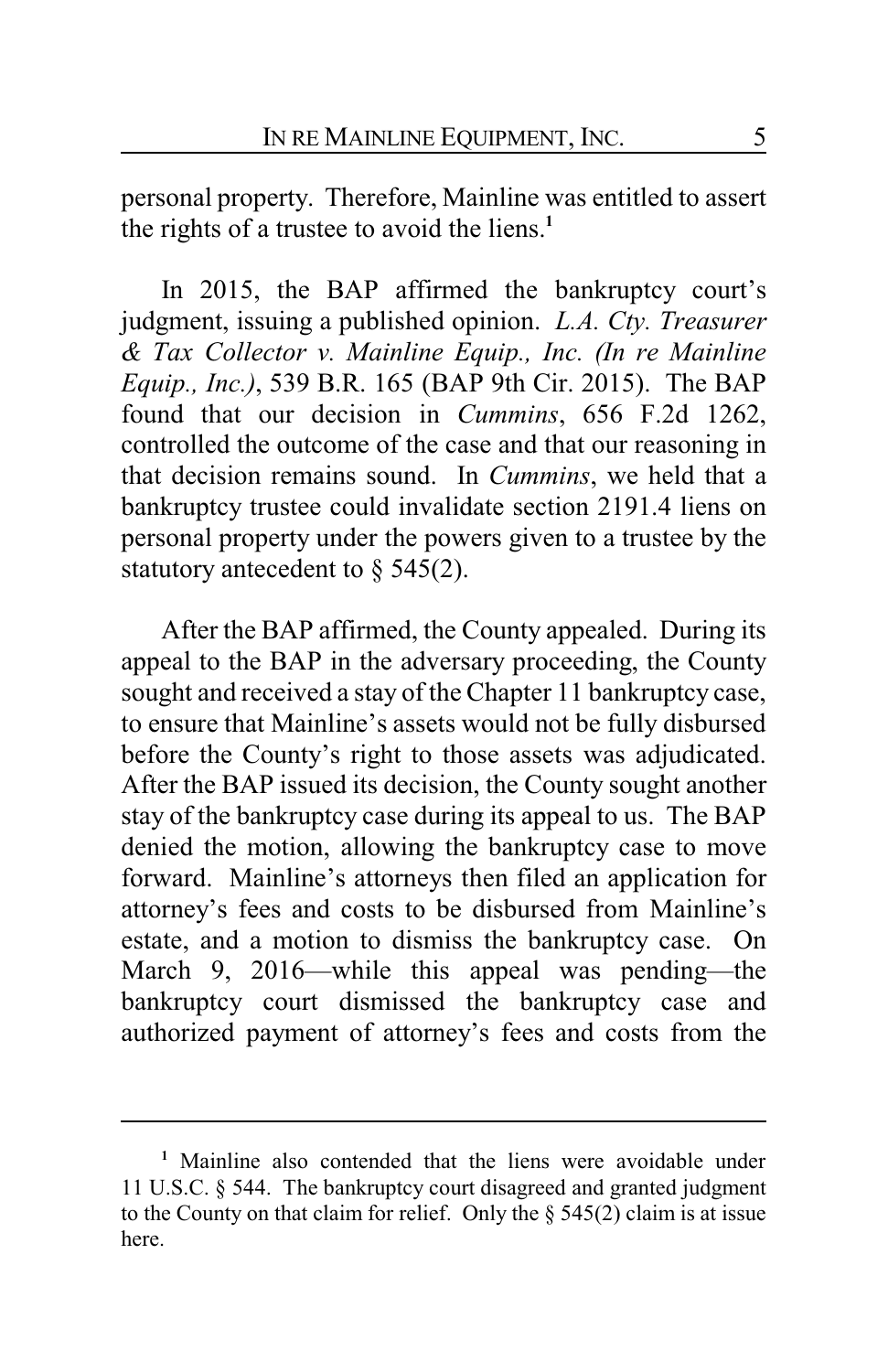available cash, "subject to any disgorgement ordered by the Ninth Circuit" in relation to this appeal.

#### **II.**

We have jurisdiction under 28 U.S.C.  $\S$  158(d)(1) to review decisions of the BAP. We review de novo a trustee's avoidance power under 11 U.S.C. § 545(2). *See Saslow v. Andrew (In re Loretto Winery Ltd.)*, 898 F.2d 715, 718 (9th Cir. 1990).

### **III.**

We reject Mainline's argument that this appeal was mooted by the disbursal of Mainline's bankruptcy estate and dismissal of the Chapter 11 case.

A bankruptcy appeal may become moot in two different ways. First, it may become constitutionally moot if intervening events make it "impossible for the appellate court to fashion effective relief." *Focus Media, Inc. v. Nat'l Broad. Co. (In re Focus Media, Inc.)*, 378 F.3d 916, 922 (9th Cir. 2004). Second, the appeal may become equitably moot if the appellants failed to diligently pursue a stay of the bankruptcy case and thus permitted "such a comprehensive change of circumstances to occur as to render it inequitable" to hear the appeal. *Id.* at 923 (quoting *Trone v. Roberts Farms, Inc. (In re Roberts Farms, Inc.)*, 652 F.2d 793, 798 (9th Cir. 1981)).

This appeal is not constitutionally moot because we can still provide "effective relief" to the County. In its order awarding fees and costs to Mainline's counsel and disbursing the last of Mainline's assets, the bankruptcy court expressly made the payment "subject to any disgorgement" we might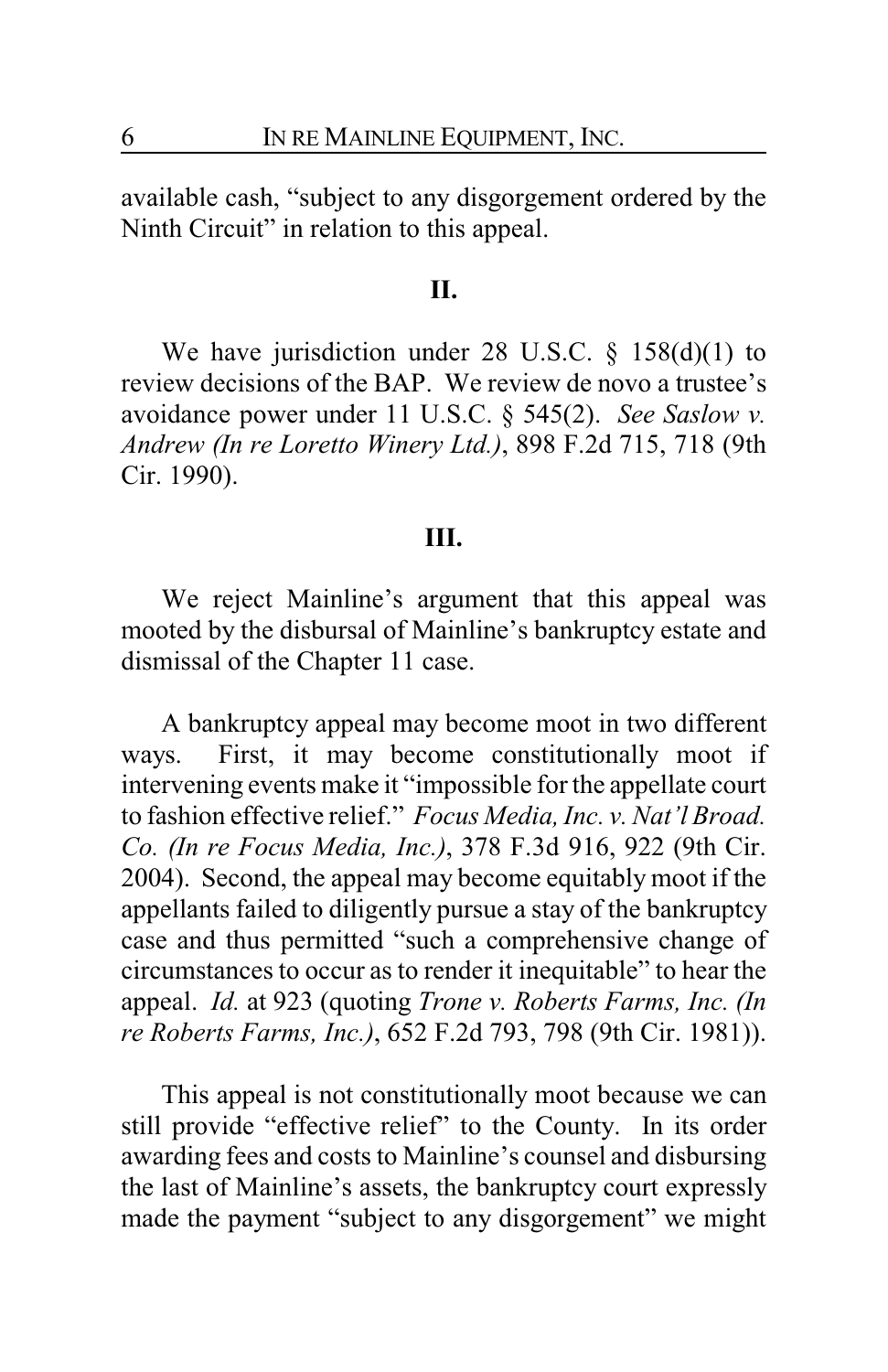order in this appeal. The bankruptcy court correctly interpreted our caselaw, which provides for an award of such relief. *See id.* (noting that our court could "order the disgorgement of attorney's fees previously paid out of Focus' estate to the [appellees'] attorneys").

Nor is this appeal equitably moot. The County diligently pursued two stays to prevent disbursement of Mainline's remaining assets. In addition, though the bankruptcy case moved forward, there has not been such a "comprehensive change of circumstances" as to render it inequitable for us to hear this appeal. This is not a complex case where it is difficult to unwind the already-completed transactions. "[A]n order compelling disgorgement of [attorney's] fees and expenses [does] not require the bankruptcy court to unravel a complicated bankruptcy plan." *Id.* at 923–24 (second alteration in original) (quoting *S.S. Retail Stores Corp. v. Ekstrom (In re S.S. Retail Stores Corp.)*, 216 F.3d 882, 884 (9th Cir. 2000)). It requires "only that one party disgorge money it has received, money that would then be distributed pursuant to the bankruptcy court's final decree." *Id.* at 924 (quoting *S.S. Retail Stores Corp.*, 216 F.3d at 884).

## **IV.**

## *A. 11 U.S.C. § 545(2) Allows a Chapter 11 Debtor in Possession to Set Aside Liens Against Its Estate.*

After a company files a bankruptcy petition under Chapter 11, it must reorganize its affairs and restore its finances. As a "debtor in possession," it creates a plan to satisfy its debts while retaining control of its business operations and property. *See* W. Homer Drake & Christopher S. Strickland, *Chapter 11 Reorganizations* §§ 1:1, 1:7 (2d ed. 2017). It may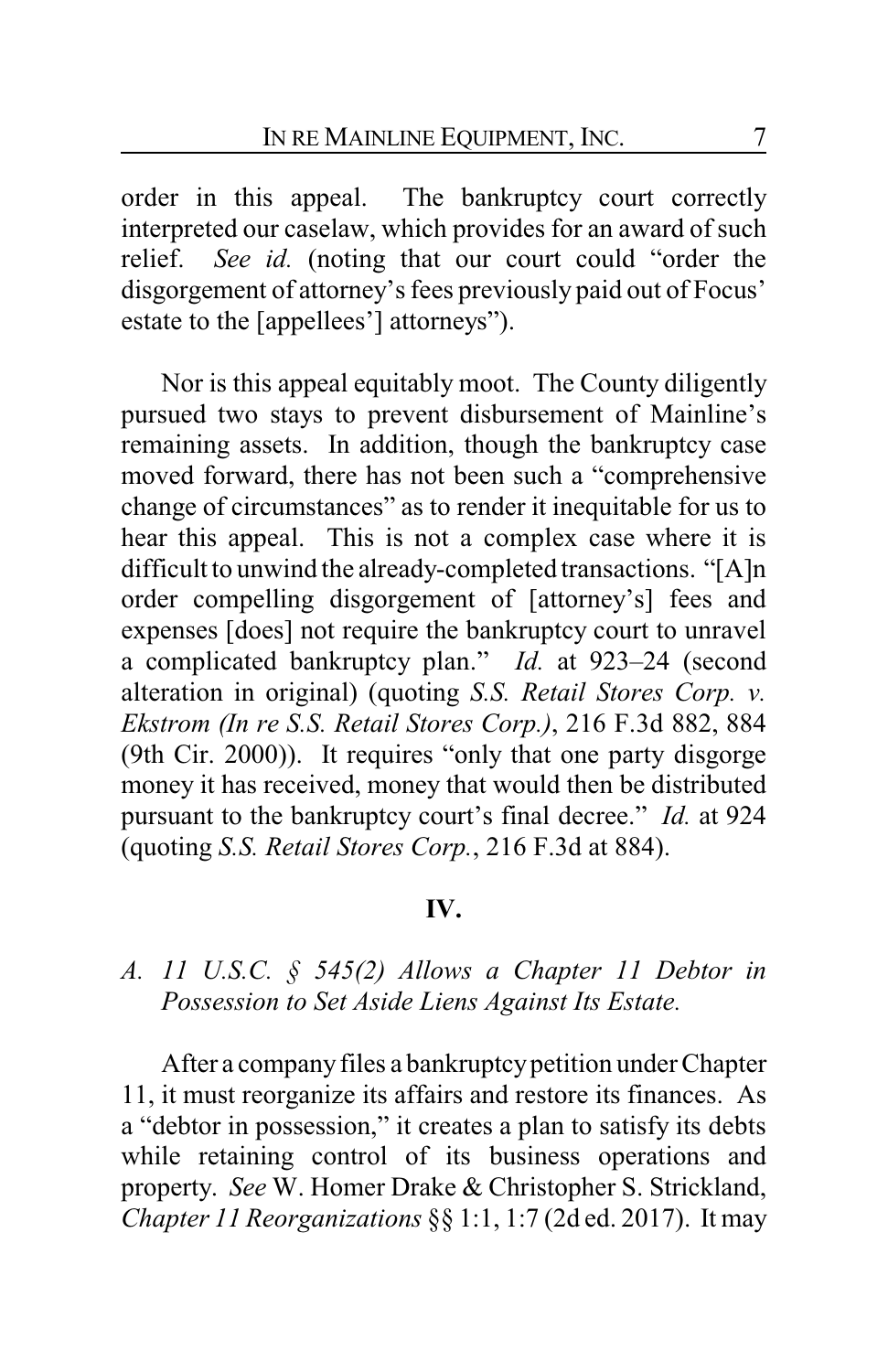also initiate separate "adversary proceedings" in bankruptcy court—similar to civil lawsuits—to abrogate certain claims on its assets. *See* Fed. R. Bankr. P. 7001; *see also* 8 William L. Norton Jr. & William L. Norton III, *Bankruptcy Law and Practice* § 160:4 (3d ed. 2017). Federal bankruptcy statutes describe claims that may be avoided through an adversary proceeding.

11 U.S.C. § 545(2) is one of those statutes. It affords a debtor in possession the power to invalidate liens on its property, so long as the liens meet certain requirements:

> The trustee may avoid the fixing of a statutory lien on property of the debtor to the extent that such lien . . . is not perfected or enforceable at the time of the commencement of the case against a bona fide purchaser that purchases such property at the time of the commencement of the case, whether or not such a purchaser exists . . . .

Section 545(2) expressly applies to a "trustee" and does not mention debtors in possession. However, a debtor in possession has the same powers as a trustee and may invalidate liens pursuant to § 545(2). *See* 11 U.S.C. § 1107(a); *see also* James Lockhart, *Avoidance Under § 545(2) of Bankruptcy Code of 1978*, 154 A.L.R. Fed. 1, § 2(a) (1999).

Certain requirements must be met for the debtor in possession to avoid a lien. First, a debtor in possession may invalidate only statutory liens—liens arising "solely by force of a statute on specified circumstances or conditions." *See* 11 U.S.C. § 101(53)*.* Liens arising out of the common law,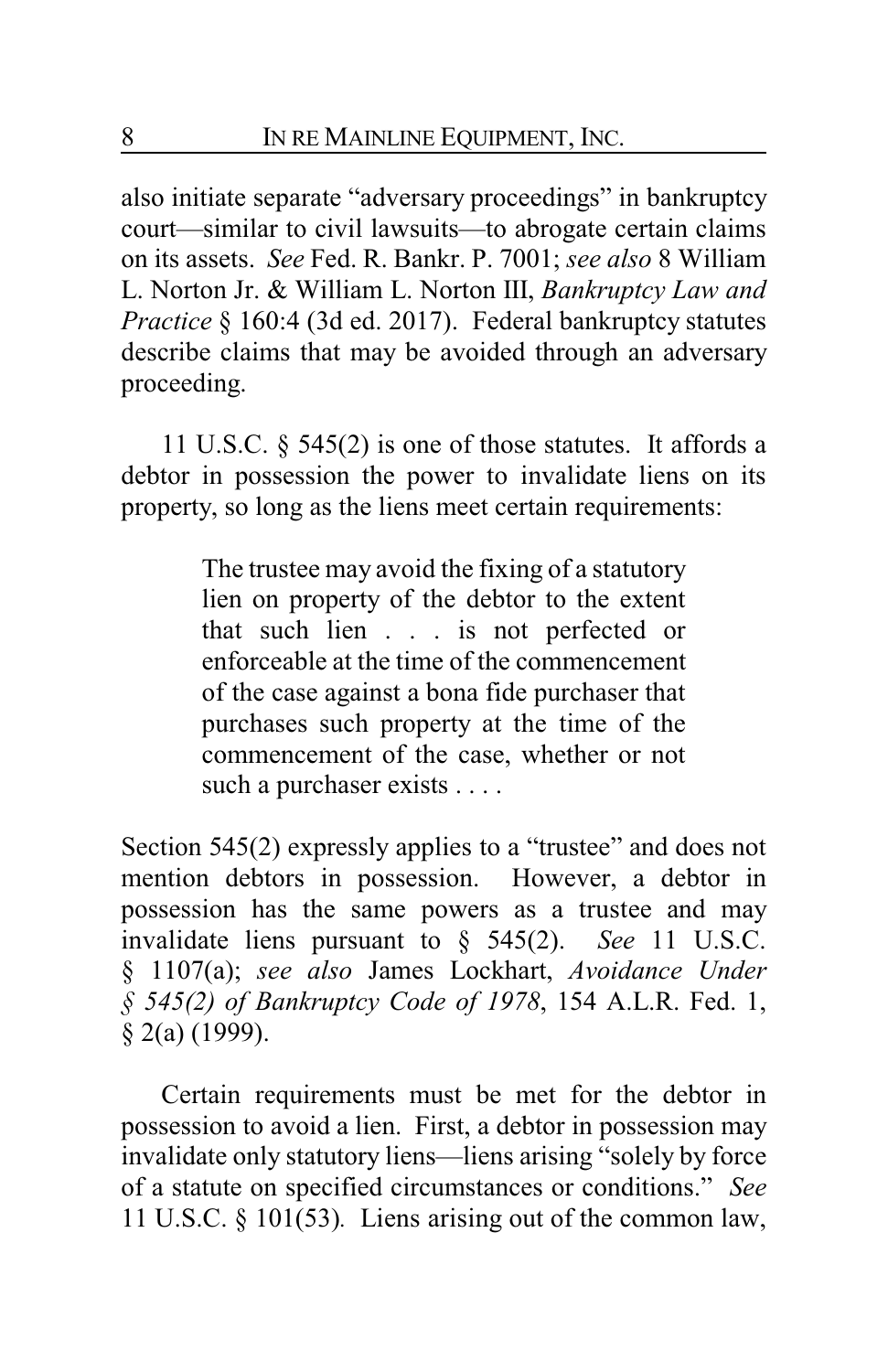a judicial proceeding, or a contract are not avoidable. *See* 4 Norton & Norton, *supra* § 64:1. Second, the lien must fail what we have termed the "hypothetical bona fide purchaser test." *See Loretto Winery*, 898 F.2d at 718. Under that test, the bankruptcy court must consider whether the lien would be valid if the debtor sold the subject property to a bona fide purchaser—a purchaser for value, in good faith, and without notice of the lienholder's rights in the property. *See* Lockhart, *supra* § 12. If the lien would be valid against such a purchaser, the lien is also valid against the estate. If not, the lien may be invalidated. State law governs this analysis. *See Loretto Winery*, 898 F.2d at 718.

Congress passed § 545(2) to address state-created "disguised priorities" which would "exhaust all of the debtor's estate, leaving little for general creditors." Lockhart, *supra* § 2(a). Section 545(2) placed restrictions on these "spurious statutory liens" arising under state law to prevent distortion of the federal bankruptcy distribution process. *Id.* Congress determined that "if the lien created by state law is so tenuous that it can be defeated by transfer of the subject property to a bona fide purchaser, it should not be good against the trustee in bankruptcy." *Id.*

*B. Under 11 U.S.C. § 545(2), Mainline May Avoid the County's Liens.*

Section 545(2) allows Mainline to avoid liens that are (1) statutory and (2) unenforceable against a hypothetical bona fide purchaser under California law. We agree with the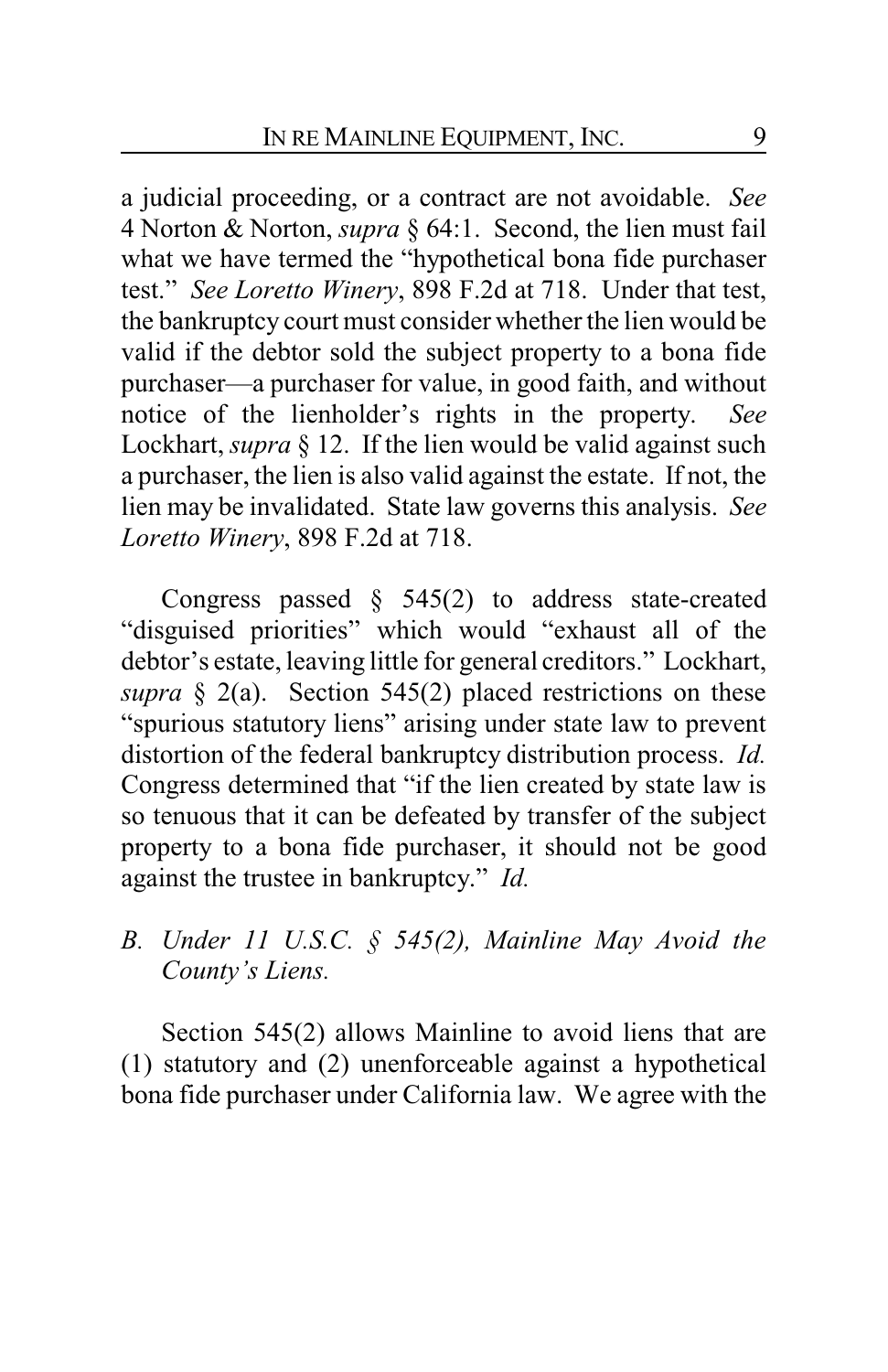bankruptcy court and the BAP that our decision in *Cummins* controls and that Mainline may set aside the County's liens.**<sup>2</sup>**

1. The County's Liens Are Statutory.

The Bankruptcy Code defines a statutory lien as one "arising solely by force of a statute on specified circumstances or conditions." 11 U.S.C. § 101(53).

The County filed certificates documenting Mainline's tax delinquency with the Los Angeles County Recorder. Under California Revenue and Tax Code section 2191.4, by filing those certificates, the County obtained liens "upon all personal and real property in the county" owned by Mainline. Because the County's liens arose "solely by force of statute," they meet  $\S$  545(2)'s first requirement for avoidance.

2. The County's Liens Are Invalid Against a Bona Fide Purchaser.

Section 2191.4 not only created the County's liens but also describes their enforceability. Therefore, we look to section 2191.4 to determine whether the County's liens are enforceable against a bona fide purchaser. For purposes of our analysis, we apply California's definition of a bona fide purchaser: one who purchases for "value, in good faith, and without actual or constructive notice of another's rights."

**<sup>2</sup>** The County argues that *Cummins*is inapposite because, in that case, Humboldt County conceded that section 2191.4 liens are avoidable under § 545(2). But we did not rely on that concession. Rather, we analyzed the statutory text and the legislative scheme to reach our decision. 656 F.2d at 1264–65. Further, though*Cummins*involved the statutory predecessors to § 545(2) and section 2191.4, the statutes at issue here are the same in all material respects.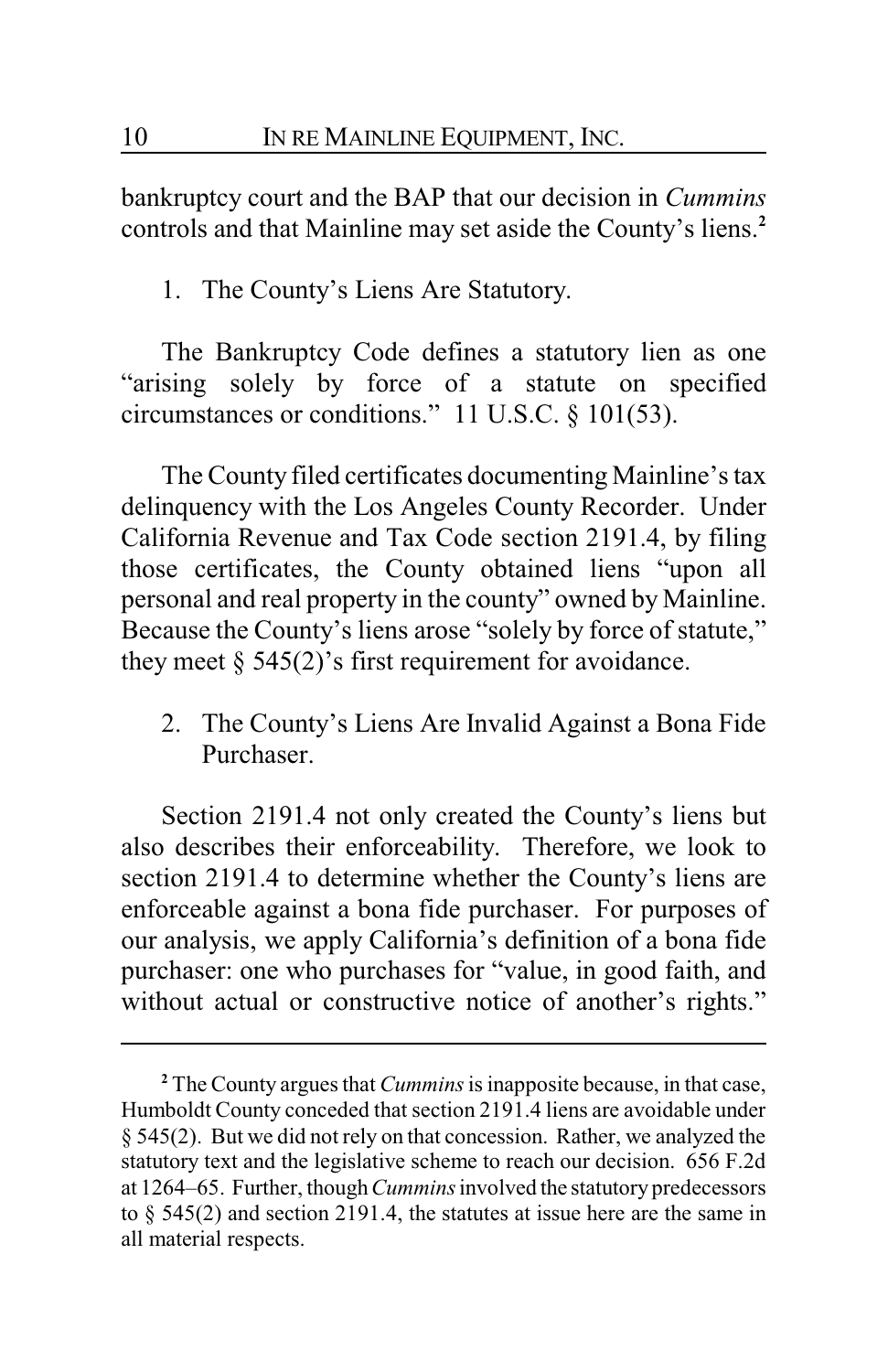12 B.E. Witkin et al., *Summary of California Law* § 328 (10th ed. 2016); *see also Gates Rubber Co. v. Ulman*, 214 Cal. App. 3d 356, 364 (1989).

> *a. The plain language of section 2191.4 establishes that the County's liens are unenforceable against a bona fide purchaser.*

In *Cummins*, we held that section 2191.4 "expressly ma[kes] invalid against a [bona fide purchaser]" personal property liens obtained under the statute. 656 F.2d at 1265; *see also Franchise Tax Bd. v. Danning (In re Perry)*, 487 F.2d 84, 86 (9th Cir. 1973). Section 2191.4 has not materially changed since that decision, and we reject the County's argument that our interpretation of the statute was incorrect.

Section 2191.4 provides in relevant part:

From the time of filing the certificate for record pursuant to Section 2191.3, the amount required to be paid together with interest and penalty constitutes a lien upon all personal and real property in the county owned by and then assessed to and in the same name as the assessee named in the certificate or acquired by him or her in that name before the lien expires, *except that the lien upon unsecured property shall not be valid against a purchaser for value or encumbrancer without actual knowledge of the lien when he or she acquires his or her interest in the property.*  The lien has the force, effect, and priority of a judgment lien and continues for 10 years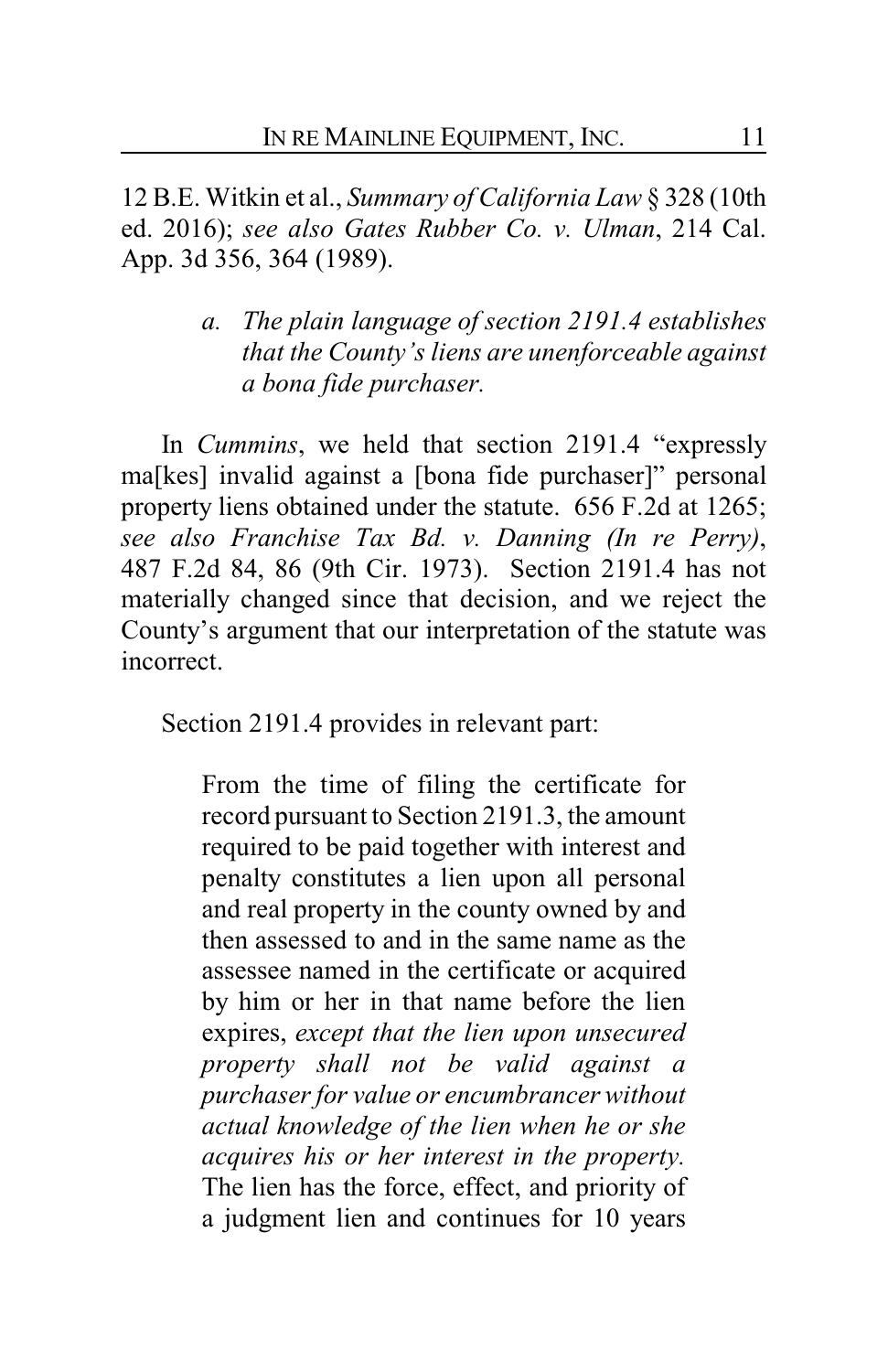from the time of the recording of the certificate unless sooner released or otherwise discharged. (emphasis added)

The statute expressly provides that liens on personal property are unenforceable against a bona fide purchaser. It states that personal property liens are not "valid against a purchaser for value or encumbrancer *without actual knowledge* of the lien when he or she acquires his or her interest in the property." A bona fide purchaser lacks notice of anyone else's rights in the subject property. Without any notice, a bona fide purchaser necessarily lacks knowledge of another's rights. *Cf.* 12 B.E. Witkin et al., *supra* § 331 ("[A] subsequent purchaser may . . . have actual knowledge or constructive notice . . . and, if so will not be a bona fide purchaser."). Therefore, a bona fide purchaser falls within the statute's exception to the enforceability of personal property liens.**<sup>3</sup>**

> *b. That section 2191.4 liens generally have the force and effect of judgment liens does not make them enforceable against a bona fide purchaser of personal property.*

The County points out that section 2191.4 provides that liens created by the statute have "the force, effect, and priority of a judgment lien." According to the County, this "judgment lien" provision renders its liens enforceable

**<sup>3</sup>** The County argues that, for purposes of our analysis, the hypothetical bona fide purchaser should be defined as one *with actual knowledge* of another's rights in the subject property. However, that argument runs headlong into California's definition of a bona fide purchaser, which explains that a bona fide purchaser lacks any notice of another's rights in the property.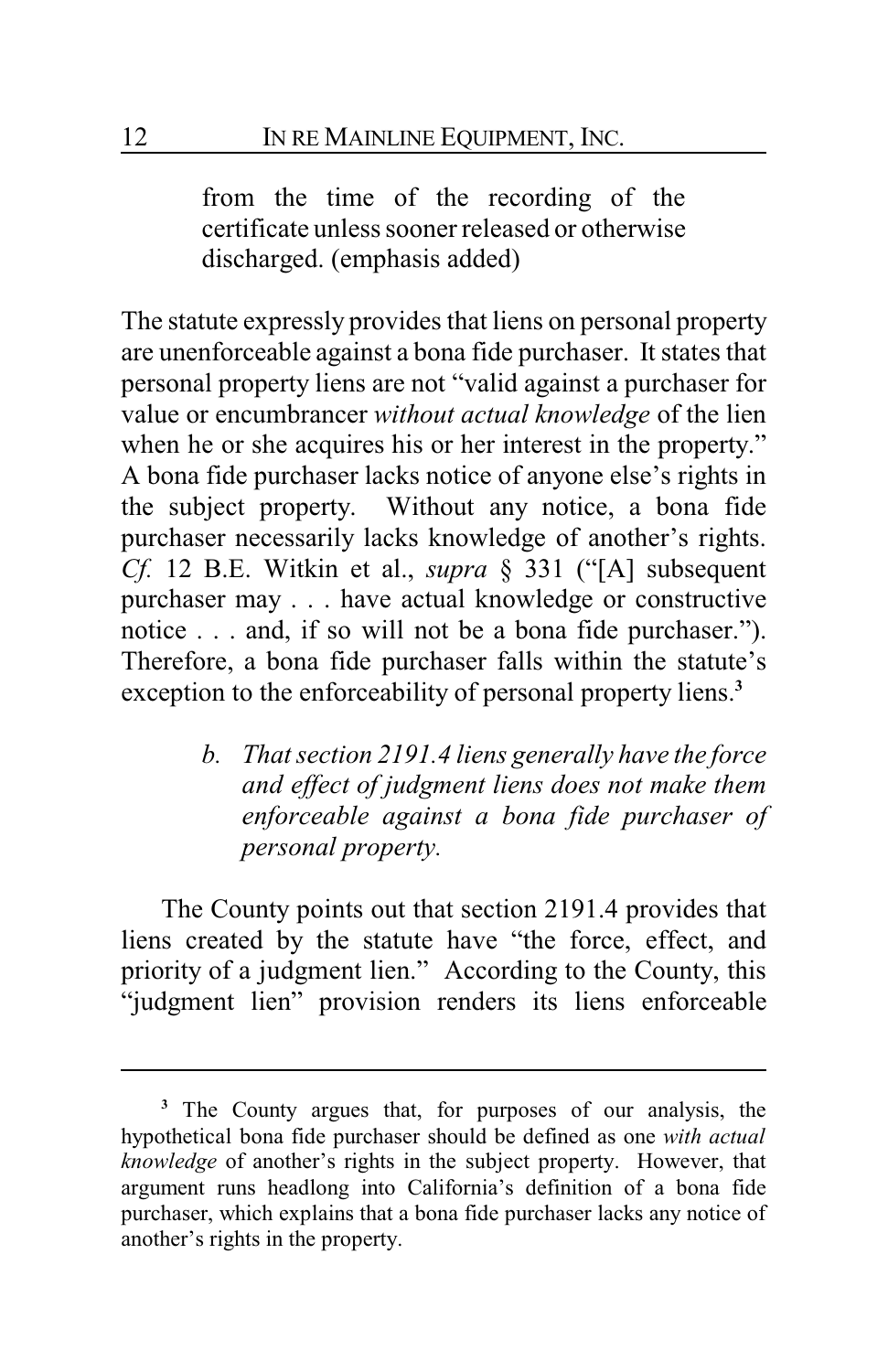against a bona fide purchaser. It relies on the fact that in California *some* judgment liens—those that have been recorded with the Secretaryof State—are valid against a bona fide purchaser of personal property. *See* Cal. Civ. Proc. Code § 697.510. We reject the County's argument for two reasons.

First, even if the County were correct that, construed by itself, the judgment lien provision suggests that the County's liens are perfected against a bona fide purchaser, its reading of section 2191.4 as a whole is untenable. "A specific provision relating to a particular subject will govern in respect to that subject, as against a general provision, although the latter, standing alone, would be broad enough to include the subject to which the more particular provision relates." *S.F. Taxpayers Ass'n v. Bd. of Supervisors*, 2 Cal. 4th 571, 577 (1992) (quoting *Rose v. State*, 19 Cal. 2d 713, 723–24 (1942)); *see also Fox Ins. Co. v. Ctrs. for Medicare & Medicaid Servs.*, 715 F.3d 1211, 1224 (9th Cir. 2013). As we discuss above, there is an express exception to the enforceability of liens created by section 2191.4—liens on personal property are not perfected against bona fide purchasers. That exception must control against the more general judgment lien provision, which applies to both personal and real property.

Second, the County's interpretation of the judgment lien provision is incorrect. In *Franchise Tax Board v. Danning (In re Perry)*, 487 F.2d 84 (9th Cir. 1973), we were confronted with an identical judgment lien provision in a different tax lien statute. Judgment liens recorded with the county were perfected against real property, and thus the Tax Board's liens were perfected against real property. *Id.* However, the Tax Board's liens were *not* perfected against personal property. *Id.* To perfect a judgment lien against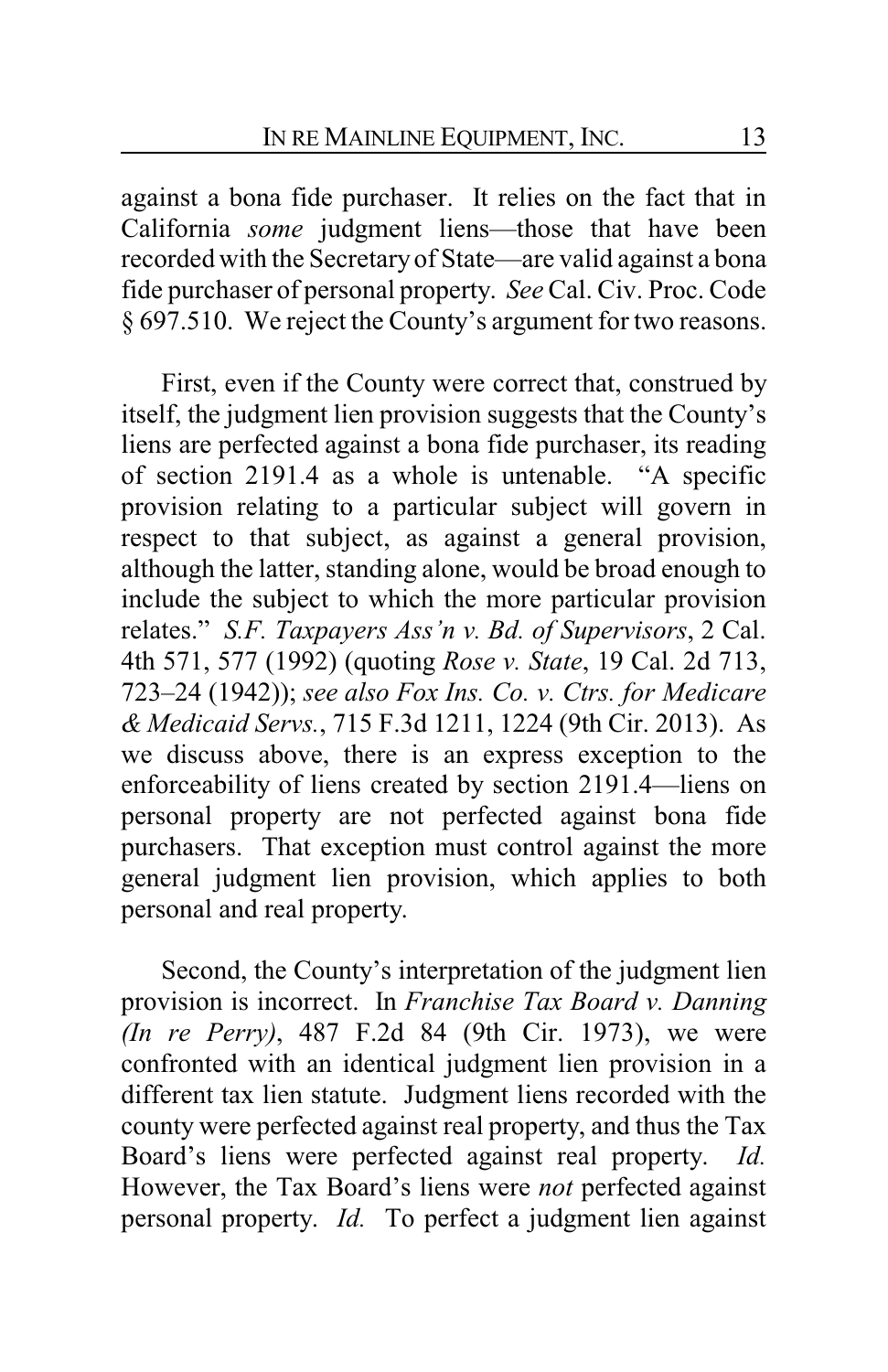personal property, a lienholder had to "go[] further" than recording with the county and "levy[] a warrant for the collection of the tax." *Id.* The Tax Board had not taken those additional steps, and thus its liens were not perfected against personal property. *Id.* Several years later, in *Cummins*, we adopted the same interpretation of section 2191.4's judgment lien provision. 656 F.2d at 1265.

Under *Perry* and *Cummins*, section 2191.4's judgment lien provision did not give the County's liens the same enforceability as any judgment lien. Rather, it gave the County's liens—which were recorded with the county—the validity of a judgment lien *recorded with the county*. Judgment liens recorded with the county are enforceable against real, but not personal, property. *See* Cal. Civ. Proc. Code §§ 697.310, 697.510. Though judgment liens *recorded with the Secretary of State* are enforceable against personal property, the County took no additional steps to perfect its liens beyond recording them with the county. **4**

The County argues that our interpretation of the judgment lien provision in *Perry* and *Cummins* is no longer sound. At the time those cases were decided, judgment liens could be enforced against a bona fide purchaser of personal property only by levying, or seizing, the property. Now, a judgment lien on personal property can be perfected by recording it with the Secretary of State. *See* Cal. Civ. Proc. Code § 697.510. But, as the BAP aptly noted, "[A] bedrock fact considered in [those cases] has not changed; more than a

**<sup>4</sup>** As the BAP recognized, to obtain liens valid against a bona fide purchaser of personal property, the County would have needed to obtain a money judgment against Mainline, and then record the judgment with the Secretary of State.